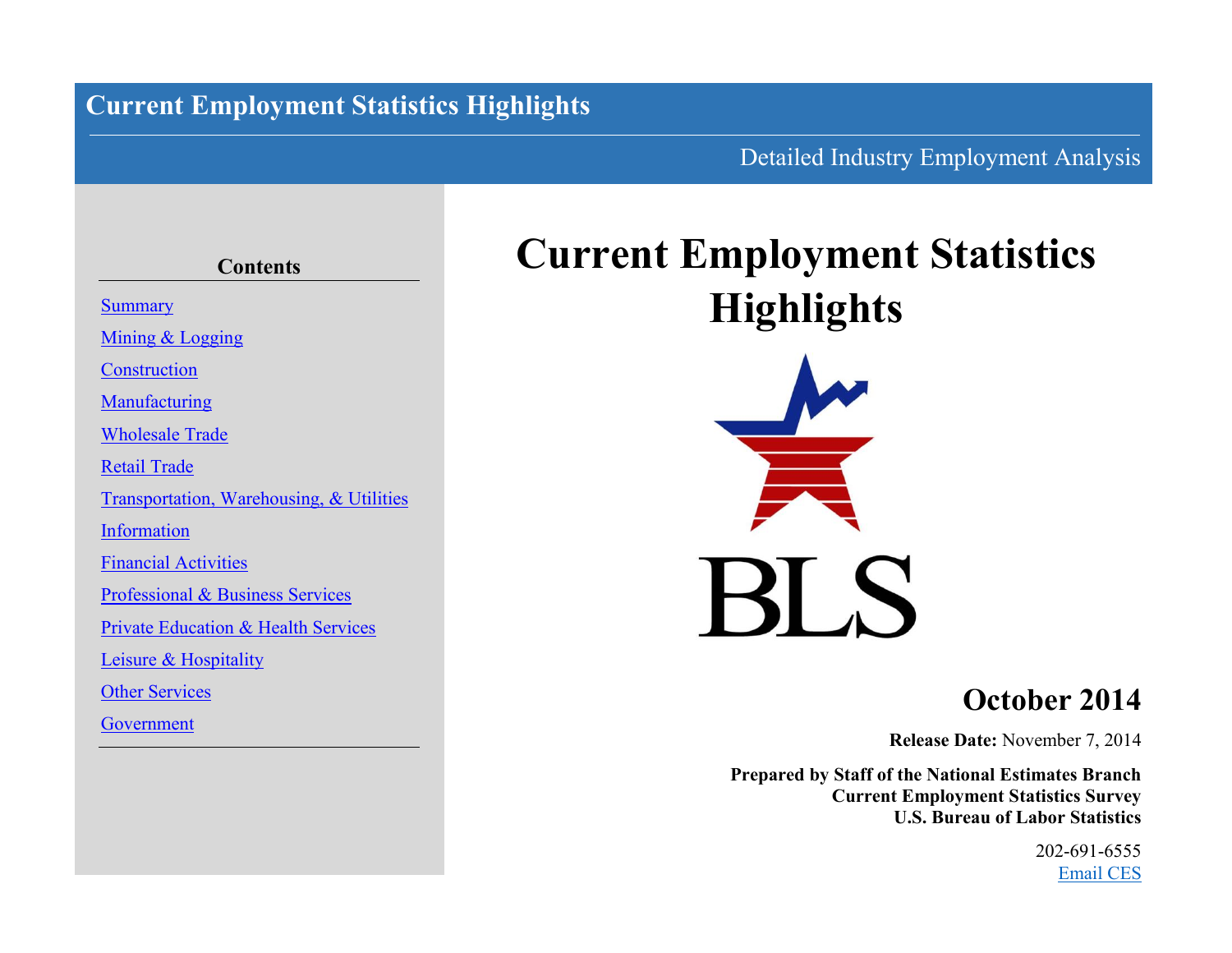#### **Current Employment Statistics Survey Summary, October 2014**

**Total Nonfarm + 214,000 Total Private + 209,000**

 Nonfarm payroll employment rose by 214,000 in October. Food services and drinking places, retail trade, and health care added jobs.

 The employment change for August revised up from 180,000 to 203,000, and the change for September revised up from 248,000 to 256,000. Incorporating revisions, employment has increased by an average 224,000 per month over the past 3 months.

 Average hourly earnings of all employees in the private sector edged higher in October (+3 cents), following no change in September. Over the year, hourly earnings are up 2.0 percent. Average weekly hours increased 0.1 hour to 34.6 hours in October.

#### **+ 52,000 Leisure and hospitality**

 Employment rose in leisure and hospitality, with food services and drinking places accounting for 42,000 of the job gain. Over the year, food services and drinking places has added 319,000 payroll jobs.

#### **+ 27,000 Retail trade**

 Retail trade added 27,000 jobs in October. Within the sector, general merchandise stores added 12,000 jobs, and automobile dealers added 4,000 jobs.



#### **+ 41,000 Education and health services**

 In October, health care providers added 25,000 jobs, similar to an average monthly gain of 21,000 over the prior 12 months. In October, employment in ambulatory health care services rose by 19,000, with home health care services contributing 7,000 jobs.

#### **+ 12,000 Construction**

 Construction employment continued to trend up in October, with employment gains coming from residential specialty trade contractors. Over the year, construction has added 231,000 jobs.

**[Summary](#page-2-0)** [Mining](#page-3-0) &

[Construction](#page-4-0) [Manufacturing](#page-5-0)

Trade: [Wholesal](#page-7-0) [e](#page-7-0) [Retail](#page-8-0) [Transp.](#page-9-0), [Warehousing](#page-9-0) & [Utilities](#page-10-0)

[Information](#page-11-0) [Financial](#page-12-0) [Activities](#page-12-0) [Professional](#page-13-0) & [Business](#page-13-0) Services

[Private](#page-14-0) [Education](#page-14-0) [& Health](#page-14-0)

Services

[Leisure](#page-15-0) & [Hospitality](#page-15-0) **[Other](#page-16-0)**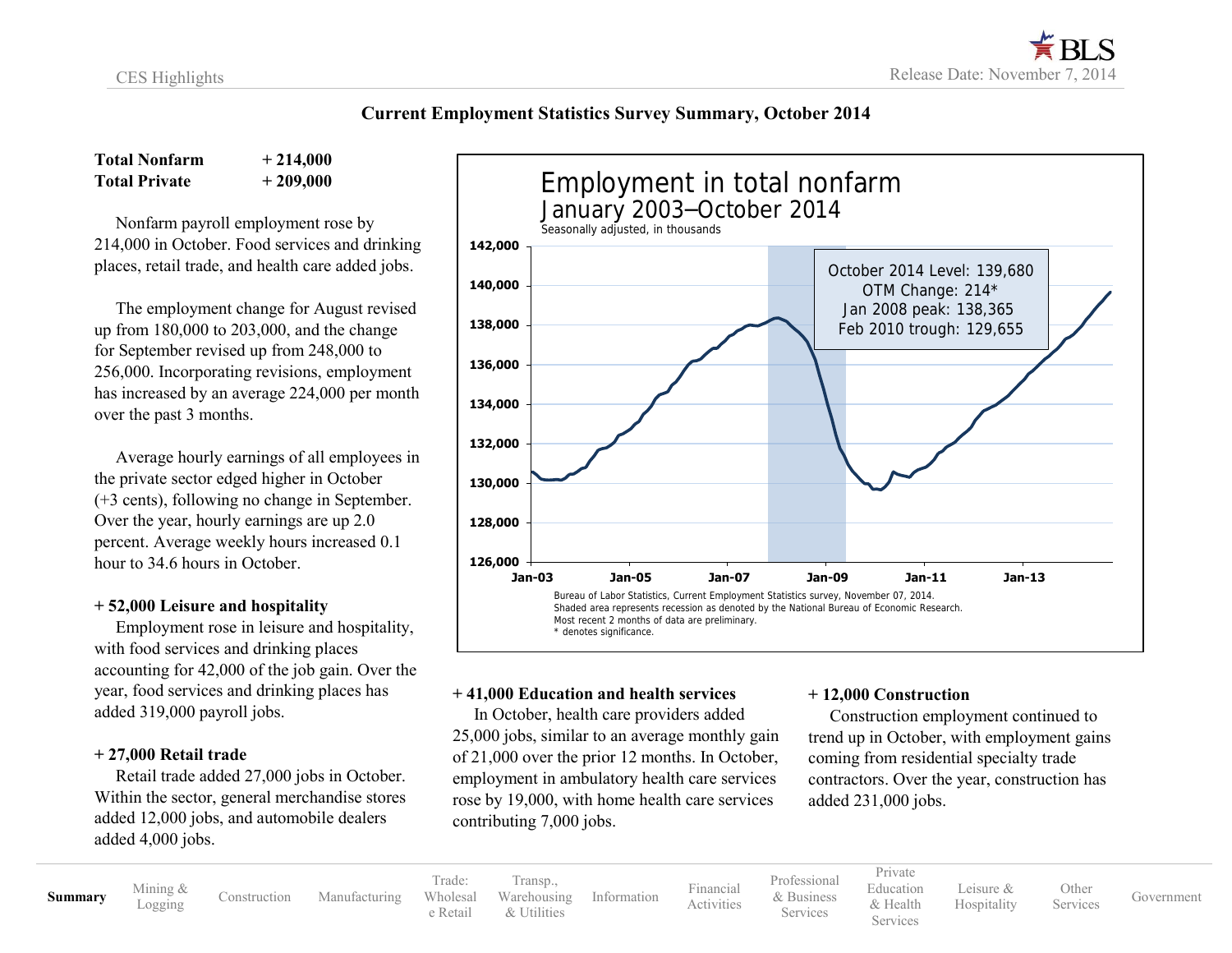#### <span id="page-2-0"></span>**Current Employment Statistics Survey Summary, October 2014**

#### **+ 15,000 Manufacturing**

 Manufacturing employment also continued to trend up in October. Over the month, gains occurred in machinery, furniture and related products, and semiconductors and electronic components. Over the year, manufacturing has added 170,000 jobs.

#### **+ 37,000 Professional and business services**

 Employment in professional and business services continued to trend up in October. Within professional and technical services (+20,000), employment continued to trend up in architectural and engineering services, in computer systems design and related services, and in management and technical consulting services. Temporary help employment also continued to trend up (+15,000) in October.

 Over the year, employment in professional and business services has grown by an average of 55,000 per month.

#### **+ 5,000 Government**

 In October, a job gain of 11,000 in local government, excluding education, was partly offset by a loss of 3,000 jobs in the U.S. Postal Service. Postal employment was essentially unchanged over the year.



**[Summary](#page-2-0)** [Mining](#page-3-0) &

[Construction](#page-4-0) [Manufacturing](#page-5-0)

Trade: [Wholesale](#page-7-0) [Retail](#page-8-0) [Transp.,](#page-9-0) [Warehousing](#page-9-0) [& Utilities](#page-10-0)

[Information](#page-11-0) [Financial](#page-12-0)

[Activities](#page-12-0)

[Professional](#page-13-0) & [Business](#page-13-0) Services [Private](#page-14-0) [Education](#page-14-0) & [Health](#page-14-0) Services

[Leisure](#page-15-0) & [Hospitality](#page-15-0)

Services [Government](#page-17-0)

**[Other](#page-16-0)**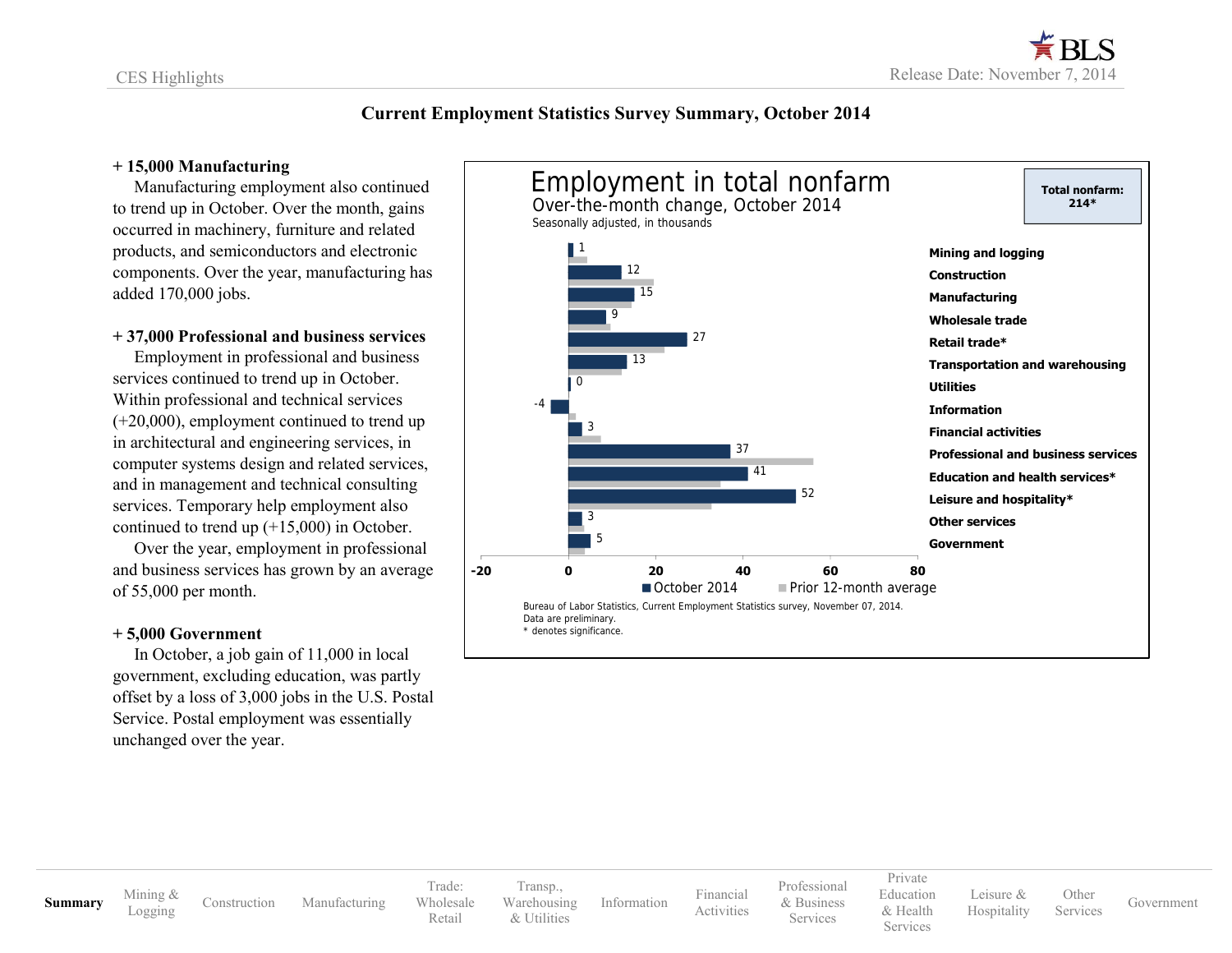### **Mining and Logging**

<span id="page-3-0"></span>

 Employment in mining and logging was essentially flat in October.

 Within mining, oil and gas extraction added 3,000 jobs, while employment changed little among other component industries. The overall weakness in mining employment coincides with a drop of approximately 10 percent in West Texas Intermediate crude oil prices as reported by th[e U.S Energy](http://www.eia.gov/petroleum/)  [Information Administration.](http://www.eia.gov/petroleum/)

[Summary](#page-2-0) **[Mining](#page-3-0) &** 

**[Logging](#page-3-0)** [Construction](#page-4-0) [Manufacturing](#page-5-0)

Trade: [Wholesale](#page-7-0) [Retail](#page-8-0)

[Transp.,](#page-9-0) [Warehousing](#page-9-0) [& Utilities](#page-10-0)

[Information](#page-11-0) [Financial](#page-12-0)

[Activities](#page-12-0)

[Professional](#page-13-0) & [Business](#page-13-0) Services

[Private](#page-14-0) [Education](#page-14-0) & [Health](#page-14-0) **Services** 

[Leisure](#page-15-0) & [Hospitality](#page-15-0) [Other](#page-16-0)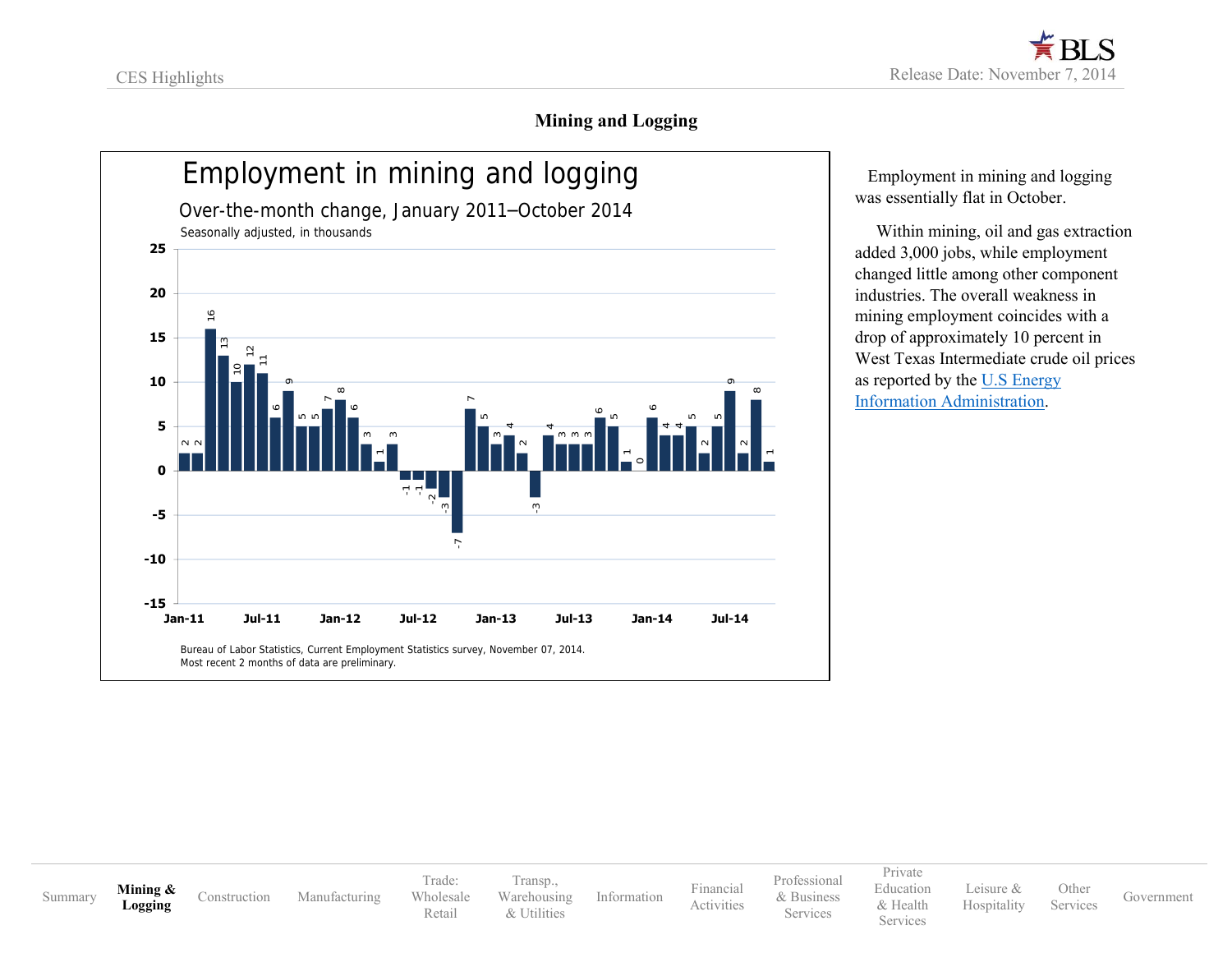#### **Construction**

<span id="page-4-0"></span>

 Employment in construction continued to trend upward in October (+12,000), bringing the current 12-month net job gain to 231,000.

 Within the sector, employment in residential specialty trade contractors continued to trend up in October (+10,000), and job gains totaled 81,000 over the year.

[Summary](#page-2-0) [Mining](#page-3-0) & **[Construction](#page-4-0)** [Manufacturing](#page-5-0) Trade: [Wholesale](#page-7-0) [Retail](#page-8-0) [Transp.,](#page-9-0) [Warehousing](#page-9-0) [& Utilities](#page-10-0) [Information](#page-11-0) [Financial](#page-12-0) [Activities](#page-12-0) [Professional](#page-13-0) & [Business](#page-13-0) Services [Private](#page-14-0) [Education](#page-14-0) & [Health](#page-14-0) Services [Leisure](#page-15-0) & [Hospitality](#page-15-0) [Other](#page-16-0) Services [Government](#page-17-0)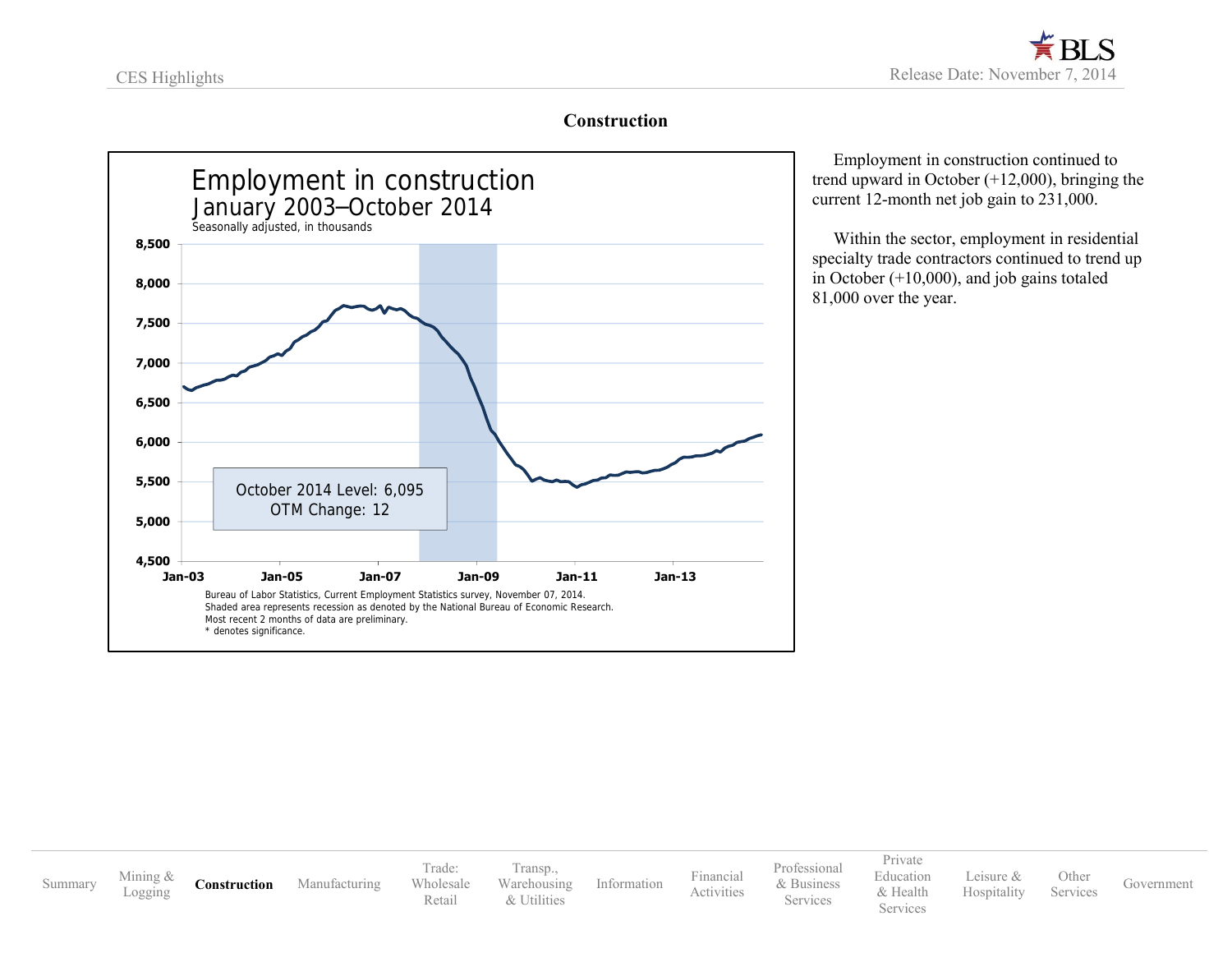#### **Manufacturing**

<span id="page-5-0"></span>

 Manufacturing employment continued to trend up in October (+15,000). Over the month, durable goods employment increased by 14,000. Since the manufacturing employment trough in February 2010, manufacturing has added 728,000 jobs, mostly in durable goods.

 The 1-month diffusion index rose to 58.6 in October from 53.1 in September. The diffusion index measures the dispersion of employment change in manufacturing, with a value above 50 indicating that more manufacturing industries are adding jobs than losing them. October marks the sixteenth consecutive month that the index registered above 50.

In October, average weekly hours for both all employees and production

[Summary](#page-2-0) [Mining](#page-3-0) &

[Logging](#page-3-0) [Construction](#page-4-0) **[Manufacturing](#page-5-0)**

Trade: [Wholesale](#page-7-0) [Retail](#page-8-0)

[Transp.,](#page-9-0) [Warehousing](#page-9-0) [& Utilities](#page-10-0)

[Information](#page-11-0) [Financial](#page-12-0) [Activities](#page-12-0)

[Professional](#page-13-0) & [Business](#page-13-0) **Services** 

[Private](#page-14-0) [Education](#page-14-0) & [Health](#page-14-0)

Services

[Leisure](#page-15-0) & [Hospitality](#page-15-0)

[Other](#page-16-0) Services [Government](#page-17-0)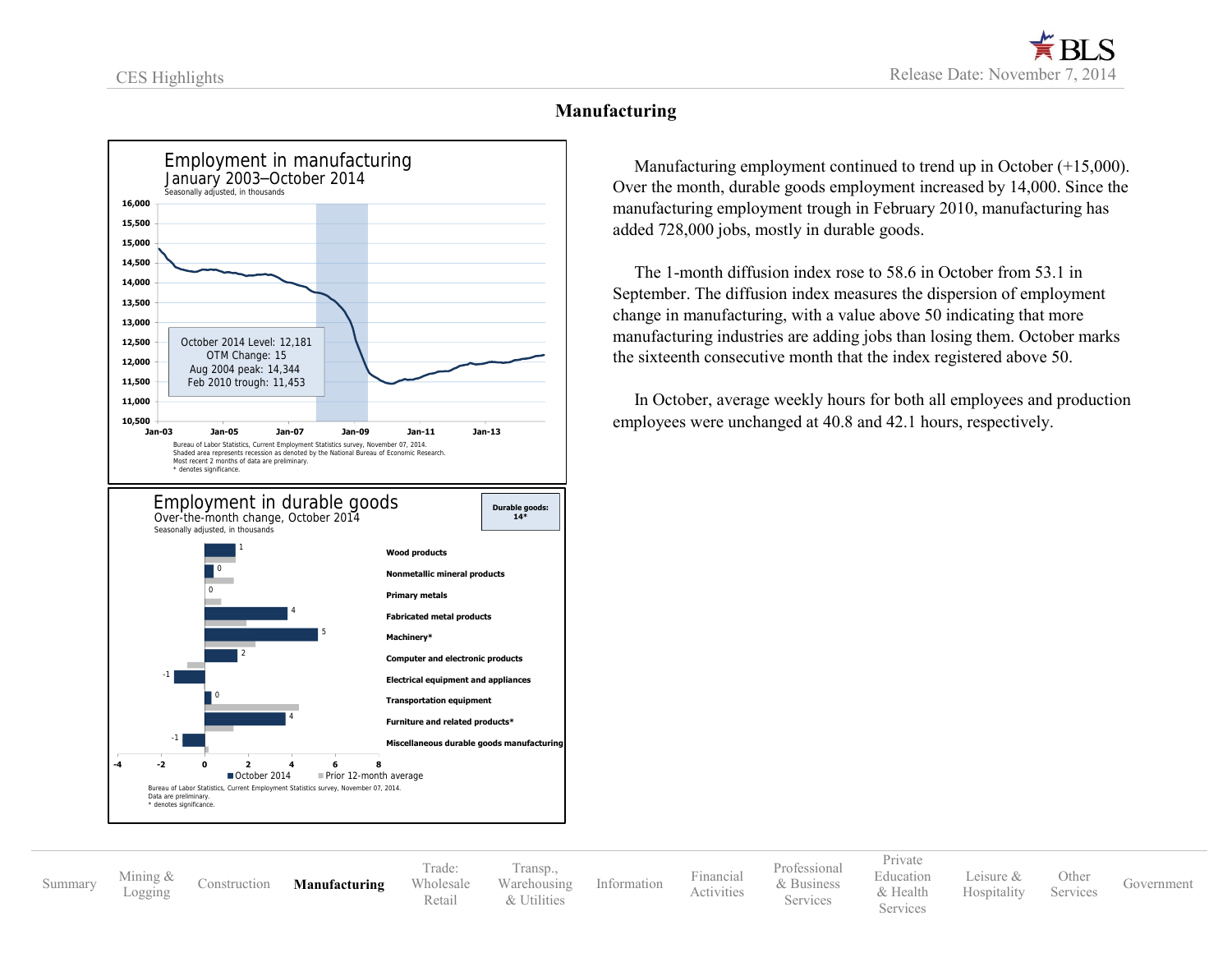#### **Manufacturing**



 Machinery manufacturing employment grew by 5,000 in October, bringing its 12-month net job change to 33,000. Since reaching an employment trough in January 2010, the industry has added 164,000

#### **NAICS 337 – Furniture and related products**

 Furniture and related products manufacturing added 4,000 jobs in October, bringing its 6-month net job change to +12,000.

[Summary](#page-2-0) [Mining](#page-3-0) &

[Construction](#page-4-0) **[Manufacturing](#page-5-0)** 

Trade: [Wholesale](#page-7-0) [Retail](#page-8-0)

[Transp.,](#page-9-0) [Warehousing](#page-9-0) [& Utilities](#page-10-0)

[Information](#page-11-0) [Financial](#page-12-0) [Activities](#page-12-0) [Professional](#page-13-0) & [Business](#page-13-0) **Services** 

[Private](#page-14-0) [Education](#page-14-0) & [Health](#page-14-0) Services

[Leisure](#page-15-0) & [Hospitality](#page-15-0) [Other](#page-16-0)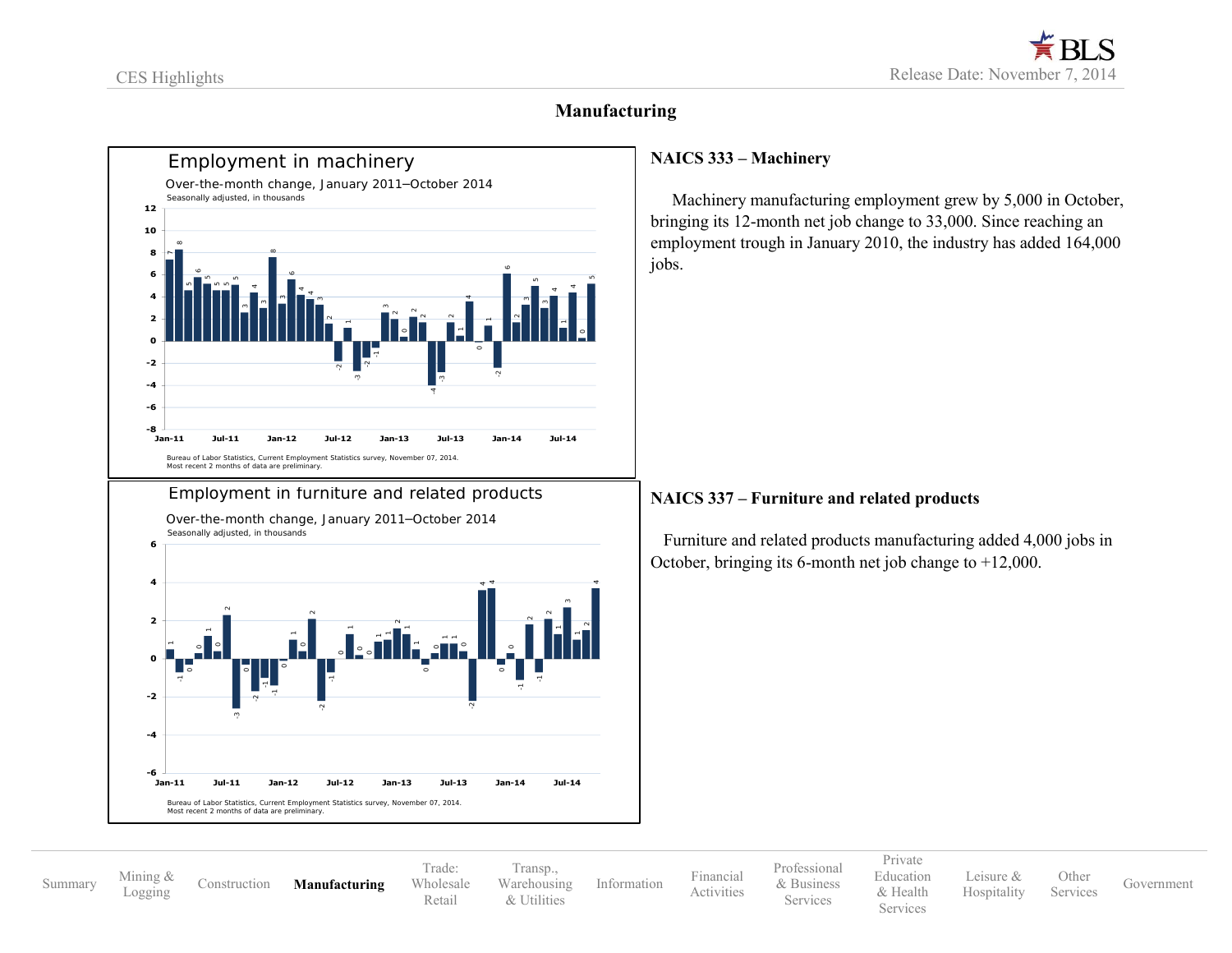### **Wholesale Trade**

<span id="page-7-0"></span>

 Employment in wholesale trade continued to trend up in October (+9,000). Components within the industry changed little. Wholesale trade has added 126,000 jobs over the past year.

[Summary](#page-2-0) [Mining](#page-3-0) &<br>Logging

[Construction](#page-4-0) [Manufacturing](#page-5-0) **Trade: [Wholesale](#page-7-0)** [Retail](#page-8-0)

[Transp.,](#page-9-0) [Warehousing](#page-9-0) [& Utilities](#page-10-0)

[Information](#page-11-0) [Financial](#page-12-0)

[Professional](#page-13-0) & [Business](#page-13-0) Services

[Activities](#page-12-0)

[Private](#page-14-0) [Education](#page-14-0) & [Health](#page-14-0) **Services** 

[Leisure](#page-15-0) & [Hospitality](#page-15-0) [Other](#page-16-0)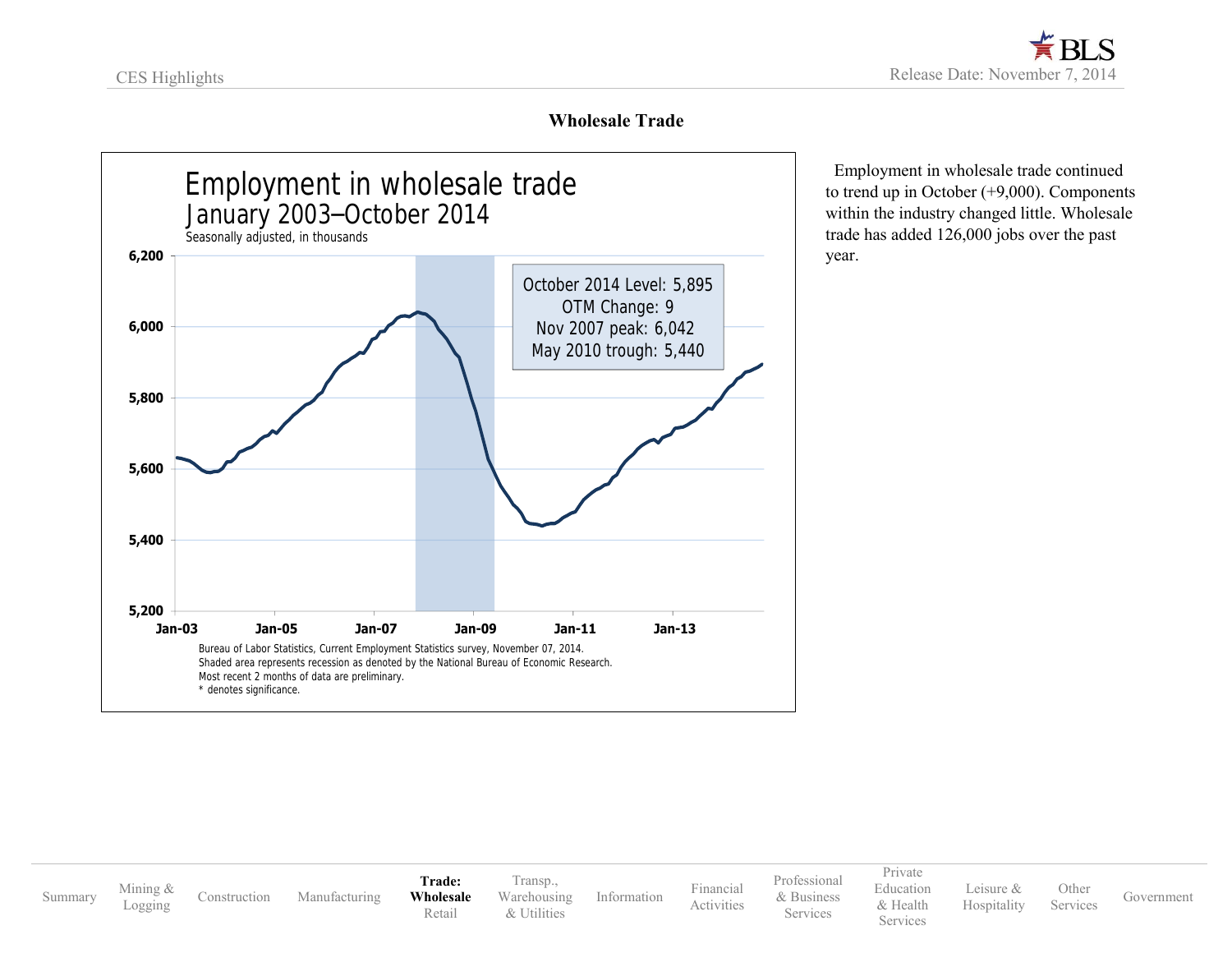### **Retail Trade**

<span id="page-8-0"></span>

 In October, employment in retail trade increased by 27,000, about in line with the prior 12-month average of 22,000.

 Recent retail-related indicators were also positive in October. The [Conference Board](http://www.conference-board.org/data/consumerconfidence.cfm) noted that the Consumer Confidence Index increased by 5.5. In a pre-holiday retailer and consumer study, the [National Retail Federation](https://nrf.com/resources/retail-library/eholiday-2014-pre-holiday-retailer-and-consumer-survey-results) reported that 2 out of 5 consumers planned to start their holiday shopping in October.

#### **NAICS 441 – Motor Vehicle and Parts Dealers**

Within motor vehicles and parts, employment in automobile dealers increased by 4,000 in October, coinciding with strong auto sales. Auto sales (seasonally adjusted annualized rate) were at 16.5 million in October, up 1.1 million from October 2013, as reported by [MotorIntelligence.](http://www.motorintelligence.com/m_frameset.html)

#### **NAICS 452 – General Merchandise Stores**

 General merchandise stores employment increased by 12,000 in October, which was more than twice its prior 12-month average  $(+5,000)$ .

[Summary](#page-2-0) [Mining](#page-3-0) &

[Construction](#page-4-0) [Manufacturing](#page-5-0)

Data are preliminary significano October 2014

Bureau of Labor Statistics, Current Employment Statistics survey, November 07, 2014.

**Trade:** [Wholesale](#page-7-0) **[Retail](#page-8-0)**

Prior 12-month average

[Transp.,](#page-9-0) [Warehousing](#page-9-0) [& Utilities](#page-10-0)

[Information](#page-11-0) [Financial](#page-12-0)

[Professional](#page-13-0) & [Business](#page-13-0) **Services** 

[Activities](#page-12-0)

[Private](#page-14-0) [Education](#page-14-0) & [Health](#page-14-0) Services

[Leisure](#page-15-0) & [Hospitality](#page-15-0)

[Other](#page-16-0)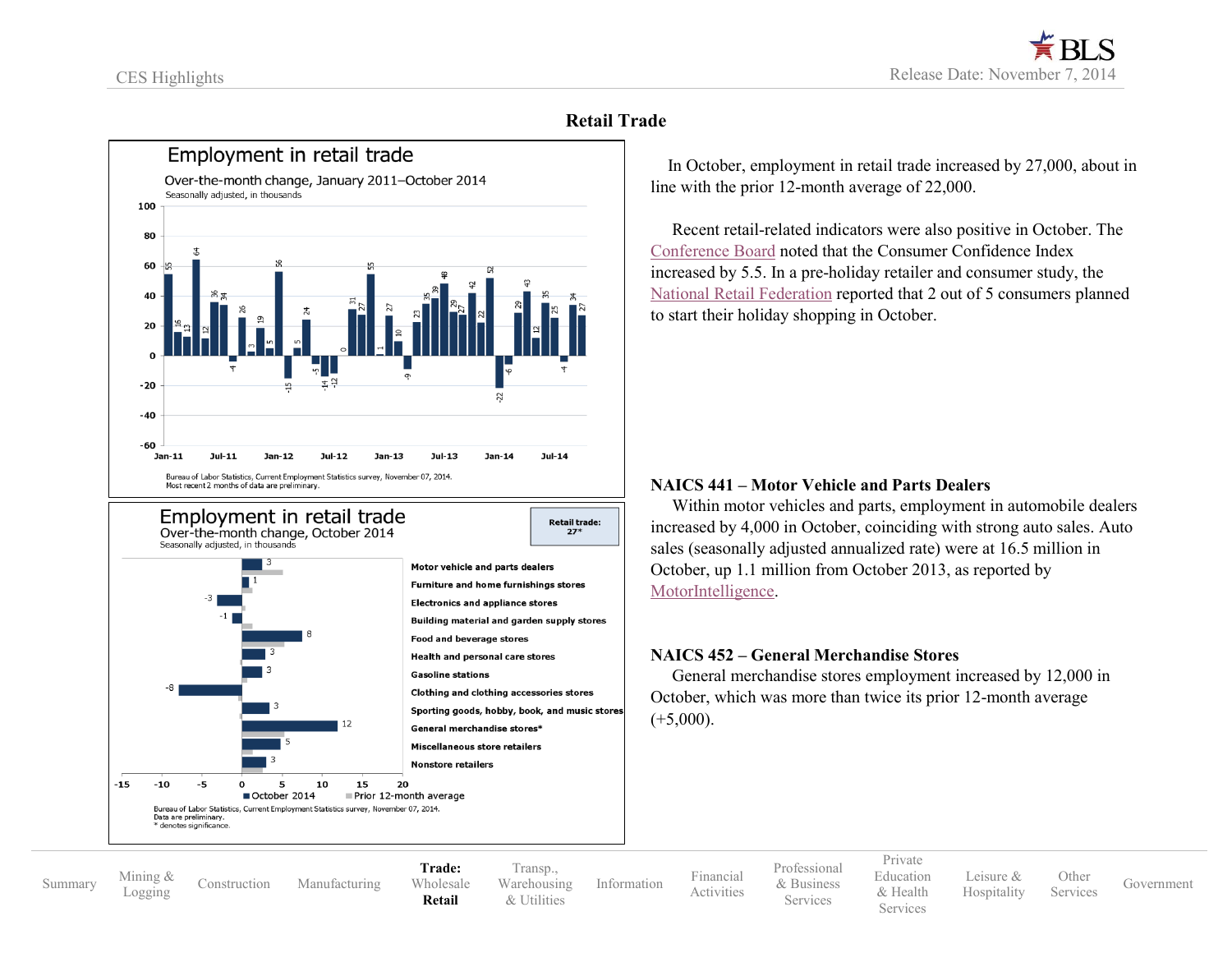<span id="page-9-0"></span>

**Transportation and Warehousing**



 Transportation and warehousing employment edged up (+13,000) in October. Over the past 12 months, the industry has added 154,000 jobs.

#### **NAICS 481 – Air Transportation**

 Employment in air transportation increased by 3,000 in October. Over the past 12 months, the industry has added 12,000 jobs.

#### **NAICS 492 – Couriers and Messengers**

 Couriers and messengers added 4,000 jobs in October. Since March, the industry has added 25,000 jobs.

| Summary | Mining &<br>Logging | Construction | Manufacturing | Trade:<br>Wholesale<br>Retail | Transp.,<br>Warehousing<br>& Utilities | Information | Financial<br>Activities | Professional<br>& Business<br>Services | Private<br>Education<br>& Health<br>Services | Leisure &<br>Hospitality | Other<br>Services | Government |
|---------|---------------------|--------------|---------------|-------------------------------|----------------------------------------|-------------|-------------------------|----------------------------------------|----------------------------------------------|--------------------------|-------------------|------------|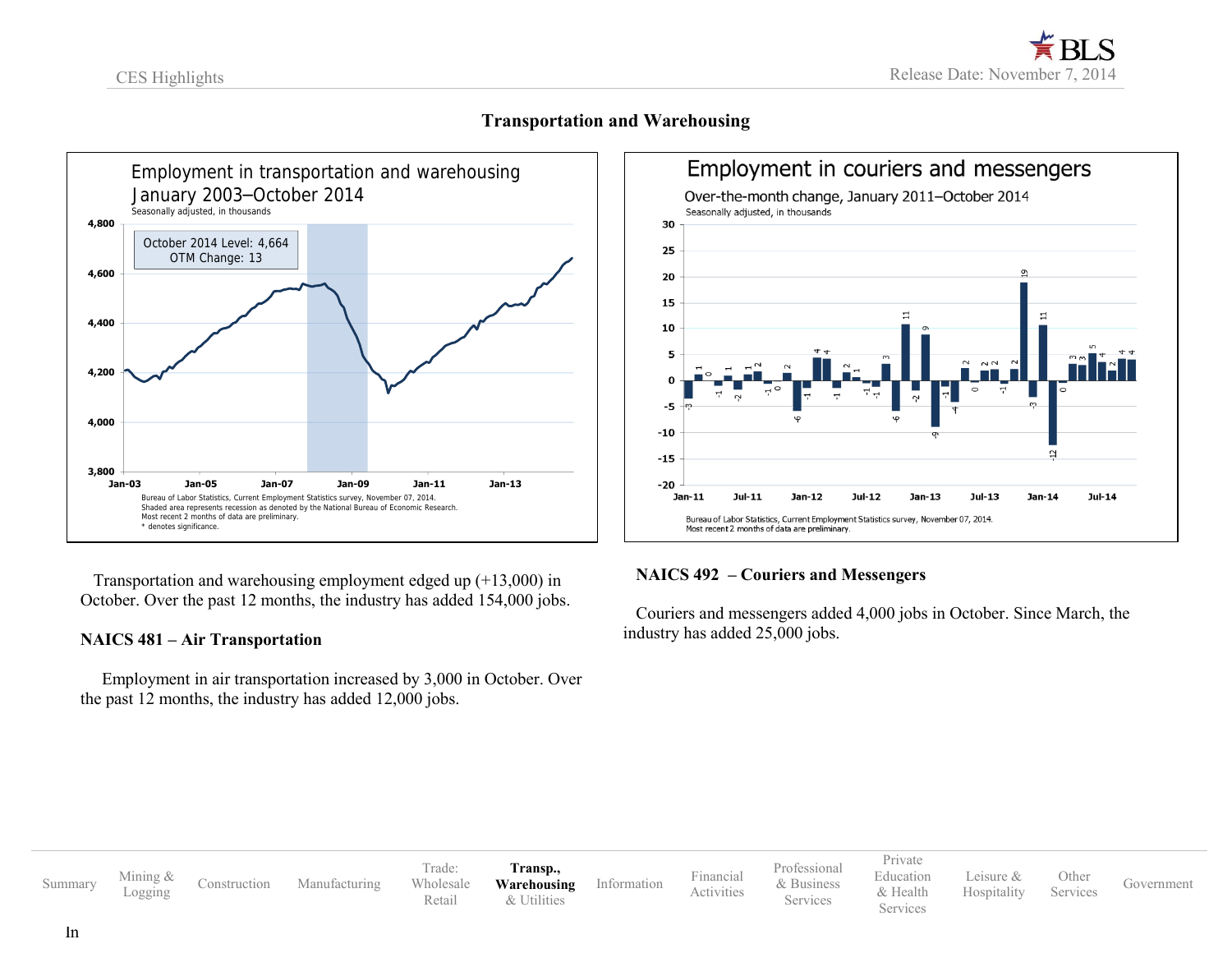### **Utilities**

<span id="page-10-0"></span>

 Employment in utilities was unchanged in October. The industry has shown little net employment change over the last 12 months  $(+3,000)$ .

[Private](#page-14-0)

[Leisure](#page-15-0) & [Hospitality](#page-15-0) [Other](#page-16-0)

Services [Government](#page-17-0)

[Summary](#page-2-0) [Mining](#page-3-0) &<br>Logging [Construction](#page-4-0) [Manufacturing](#page-5-0) Trade: [Wholesale](#page-7-0) [Retail](#page-8-0) [Transp.,](#page-9-0) [Warehousing](#page-9-0) & **[Utilities](#page-10-0)** [Information](#page-11-0) [Financial](#page-12-0) [Activities](#page-12-0) [Professional](#page-13-0) & [Business](#page-13-0) Services [Education](#page-14-0) & [Health](#page-14-0) Services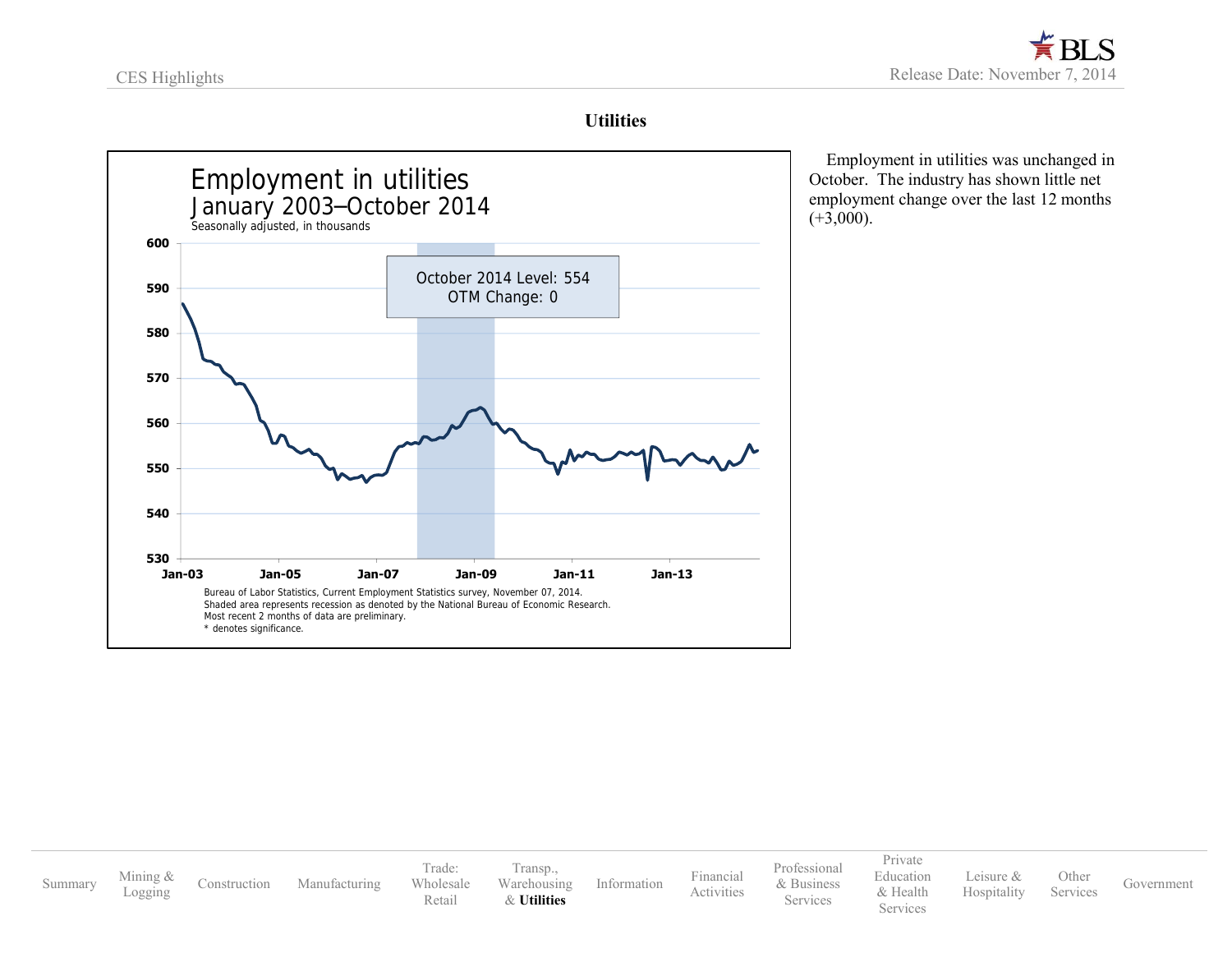#### **Information**

<span id="page-11-0"></span>

 Information employment changed little (-4,000) in the month of October, with small changes spread throughout the component industries.

[Summary](#page-2-0) [Mining](#page-3-0) &<br>Logging [Construction](#page-4-0) [Manufacturing](#page-5-0) Trade: [Wholesale](#page-7-0) [Retail](#page-8-0) [Transp.,](#page-9-0) [Warehousing](#page-9-0) [& Utilities](#page-10-0) **[Information](#page-11-0)** [Financial](#page-12-0) [Activities](#page-12-0) [Professional](#page-13-0) & [Business](#page-13-0) Services [Private](#page-14-0) [Education](#page-14-0) & [Health](#page-14-0) Services [Leisure](#page-15-0) & [Hospitality](#page-15-0) [Other](#page-16-0) Services [Government](#page-17-0)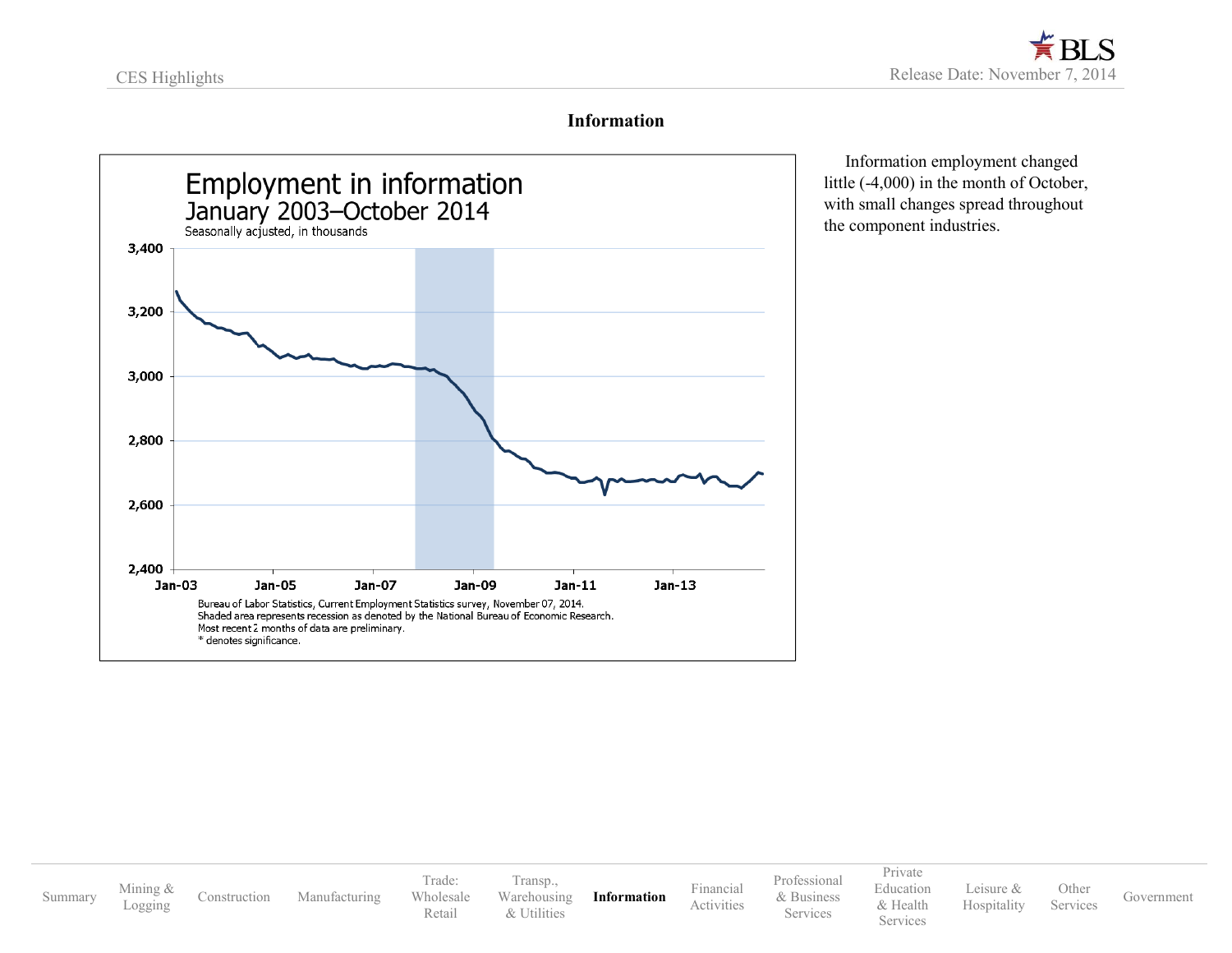#### **Financial Activities**

<span id="page-12-0"></span>

 Financial activities employment changed little (+3,000) in October. Most component industries were near their prior 6-month average employment changes, with the exception of insurance carriers and related activities.

 Employment changed little in insurance carriers and related activities in October (+1,000). Job gains had averaged 7,000 per month over the prior 6 months.

[Summary](#page-2-0) [Mining](#page-3-0) &

[Construction](#page-4-0) [Manufacturing](#page-5-0)

Trade: [Wholesale](#page-7-0) [Retail](#page-8-0)

[Transp.,](#page-9-0) [Warehousing](#page-9-0) [& Utilities](#page-10-0)

[Information](#page-11-0) **[Financial](#page-12-0) [Activities](#page-12-0)** [Professional](#page-13-0) & [Business](#page-13-0) Services

[Private](#page-14-0) [Education](#page-14-0) & [Health](#page-14-0) **Services** 

[Leisure](#page-15-0) & [Hospitality](#page-15-0) [Other](#page-16-0)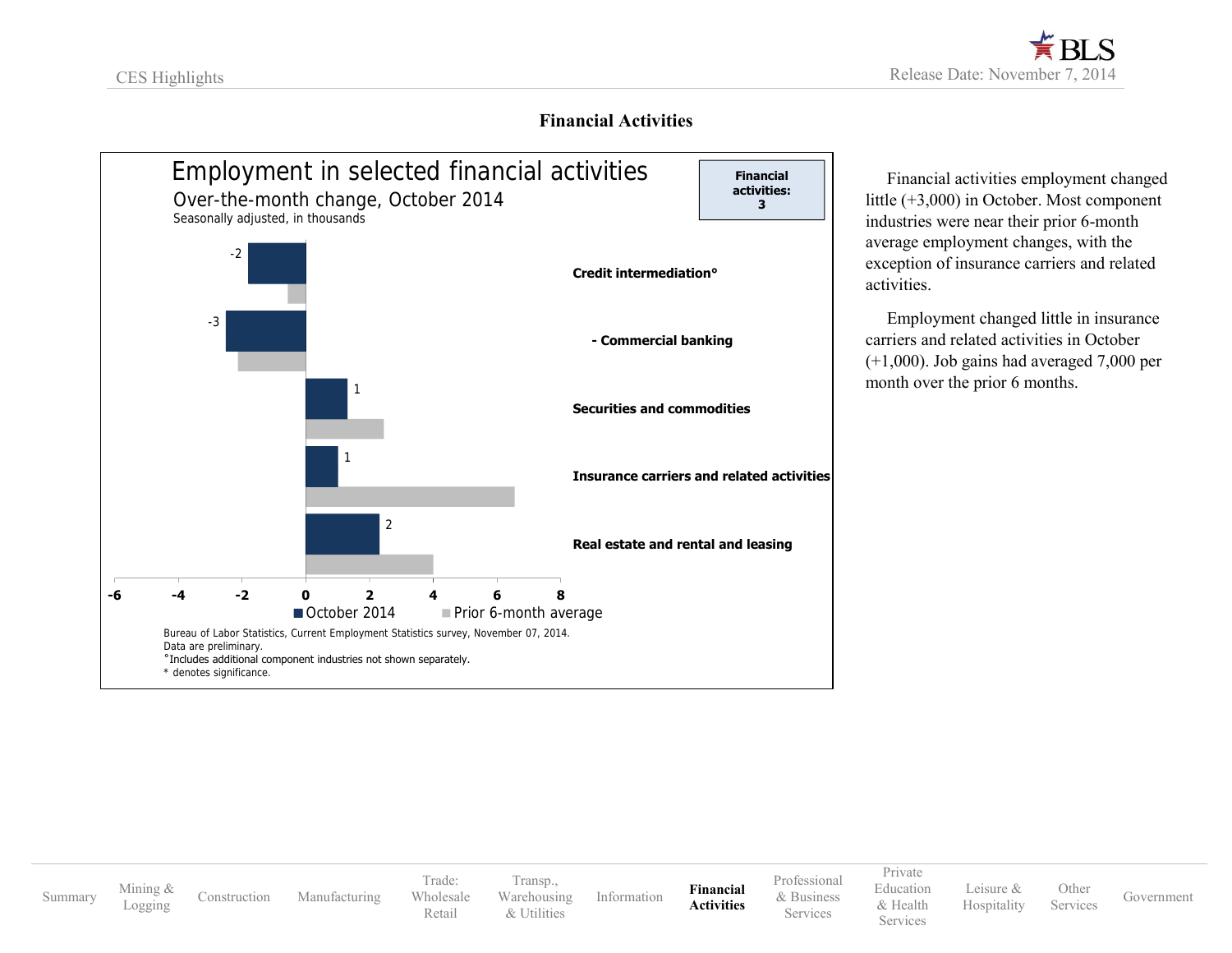#### **Professional and Business Services**

<span id="page-13-0"></span>

 Professional and business services employment continued to trend up in October (+ 37,000). Employment growth was split between two of the component industries – professional and technical services added 20,000 jobs, while administrative and waste services employment continued to trend up (+17,000). Year to date, professional and business services has added 568,000 jobs – 25 percent of the total jobs added to total nonfarm employment during this period.

[Summary](#page-2-0) [Mining](#page-3-0) &<br>Logging [Construction](#page-4-0) [Manufacturing](#page-5-0) Trade: [Wholesale](#page-7-0) [Retail](#page-8-0) [Transp.,](#page-9-0) [Warehousing](#page-9-0) [& Utilities](#page-10-0) [Information](#page-11-0) [Financial](#page-12-0) [Activities](#page-12-0) **[Professional](#page-13-0) & [Business](#page-13-0) Services** [Private](#page-14-0) [Education](#page-14-0) & [Health](#page-14-0) **Services** [Leisure](#page-15-0) & [Hospitality](#page-15-0) [Other](#page-16-0) Services [Government](#page-17-0)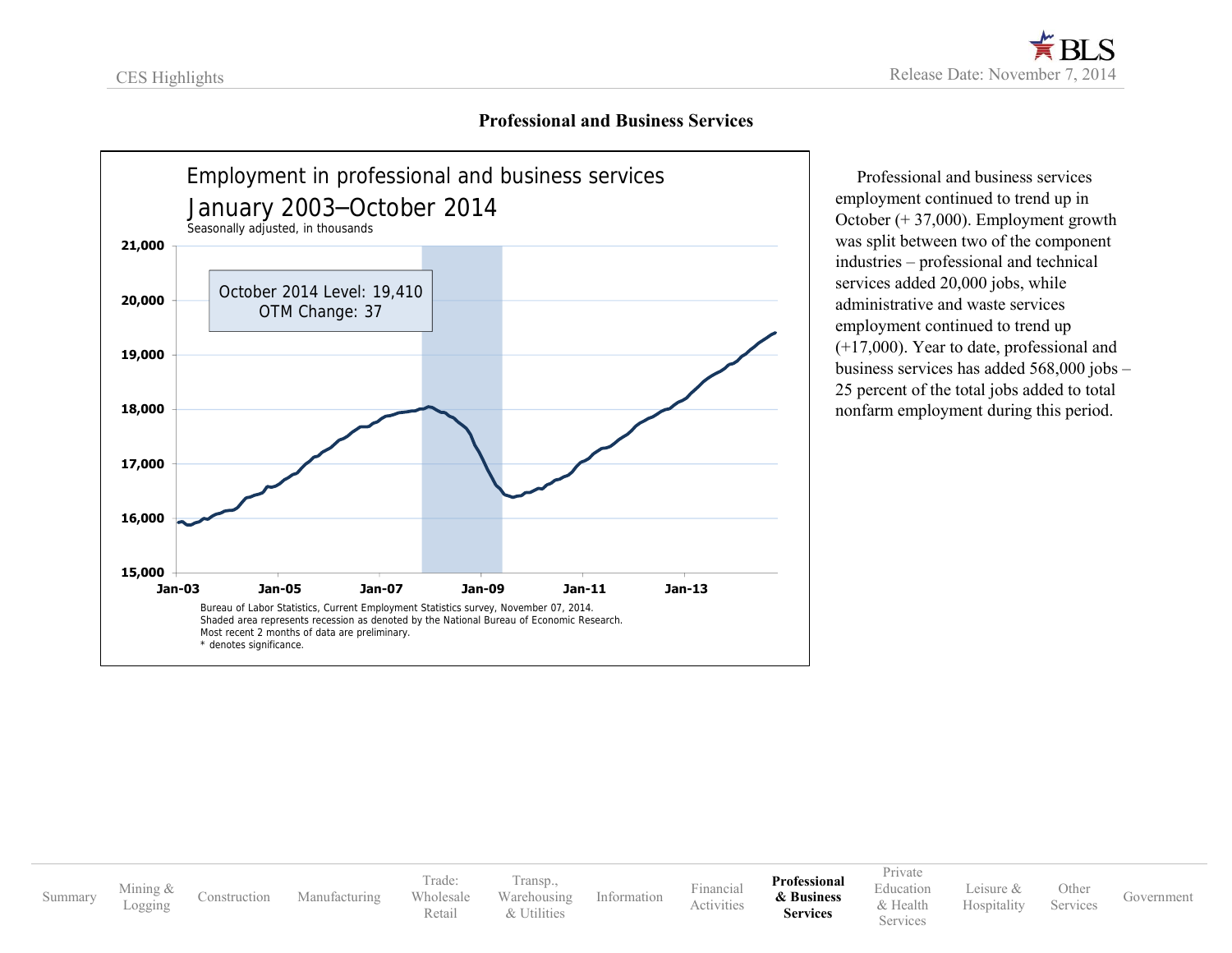<span id="page-14-0"></span>

#### **Private Education and Health Services**

 In October, private education and health services employment increased by 41,000. Within the industry, health care added 25,000 jobs, while private educational services employment (+14,000) and social assistance employment (+3,000) continued to trend up over the month.

#### **NAICS 6216 – Home health care services**

 Within ambualtory health care services, home health care services added 7,000 jobs in October, marking the industry's eighth consecutive month of job gains. Over the past 12 months, the industry has added 49,000 jobs, accounting for nearly 20 percent of employment growth in health care over the same period.

[Summary](#page-2-0) [Mining](#page-3-0) &

[Construction](#page-4-0) [Manufacturing](#page-5-0)

Trade: [Wholesale](#page-7-0) [Retail](#page-8-0) [Transp.,](#page-9-0) [Warehousing](#page-9-0) [& Utilities](#page-10-0)

[Information](#page-11-0) [Financial](#page-12-0)

[Professional](#page-13-0) & [Business](#page-13-0) **Services** 

[Activities](#page-12-0)

#### **[Private](#page-14-0) [Education](#page-14-0) [& Health](#page-14-0)**

**Services**

[Leisure](#page-15-0) & [Hospitality](#page-15-0)

[Other](#page-16-0)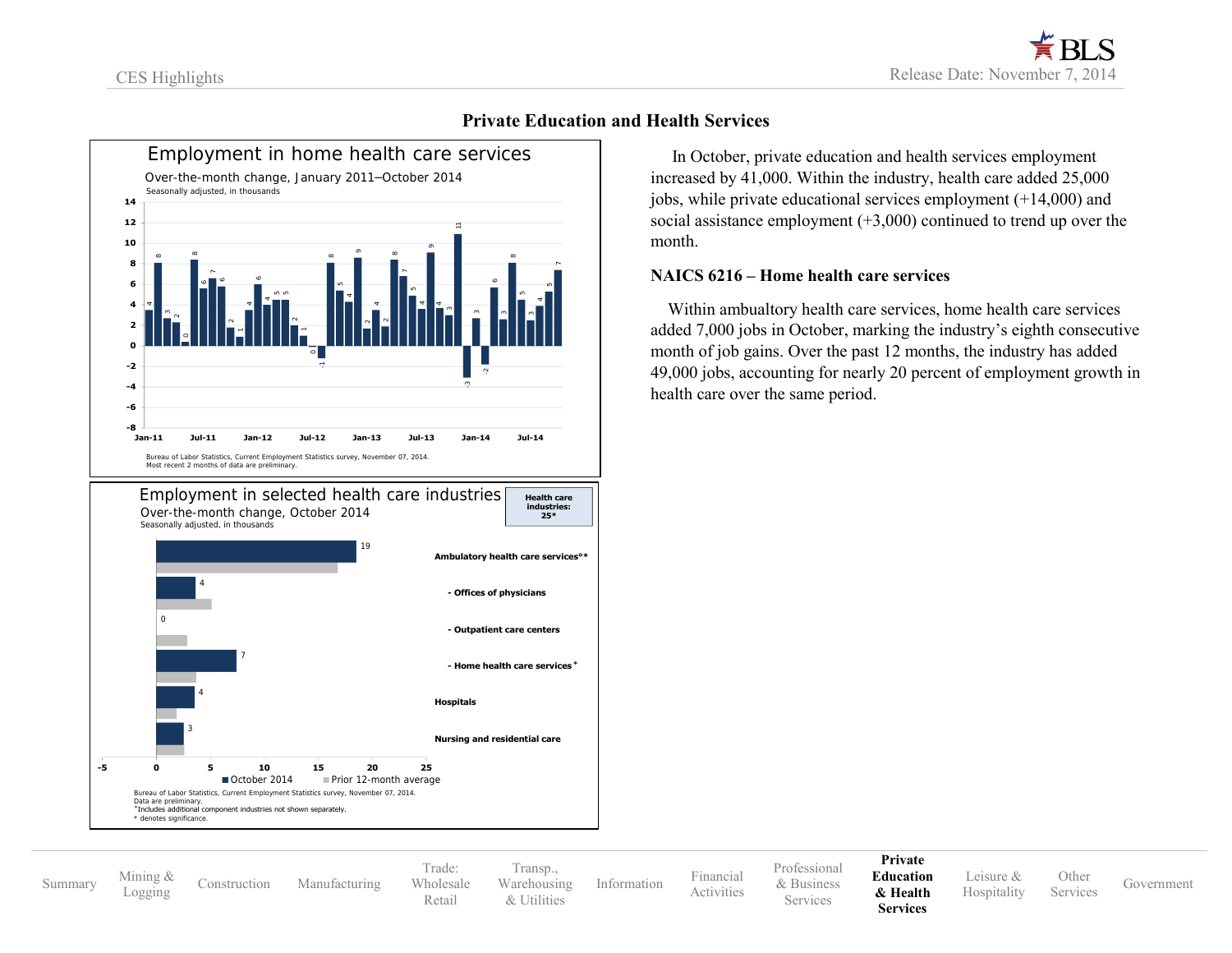#### **Leisure and Hospitality**

<span id="page-15-0"></span>

 Leisure and hospitality continued to show strength in October, adding 52,000 jobs. Employment in food services and drinking places grew by 42,000, accounting for most of leisure and hospitality's job gains.

[Summary](#page-2-0) [Mining](#page-3-0) &<br>Logging [Construction](#page-4-0) [Manufacturing](#page-5-0) Trade: [Wholesale](#page-7-0) [Retail](#page-8-0) [Transp.,](#page-9-0) [Warehousing](#page-9-0) [& Utilities](#page-10-0) [Information](#page-11-0) [Financial](#page-12-0) [Activities](#page-12-0) [Professional](#page-13-0) & [Business](#page-13-0) Services [Private](#page-14-0) [Education](#page-14-0) & [Health](#page-14-0) Services **[Leisure](#page-15-0) & [Hospitality](#page-15-0)** [Other](#page-16-0) Services [Government](#page-17-0)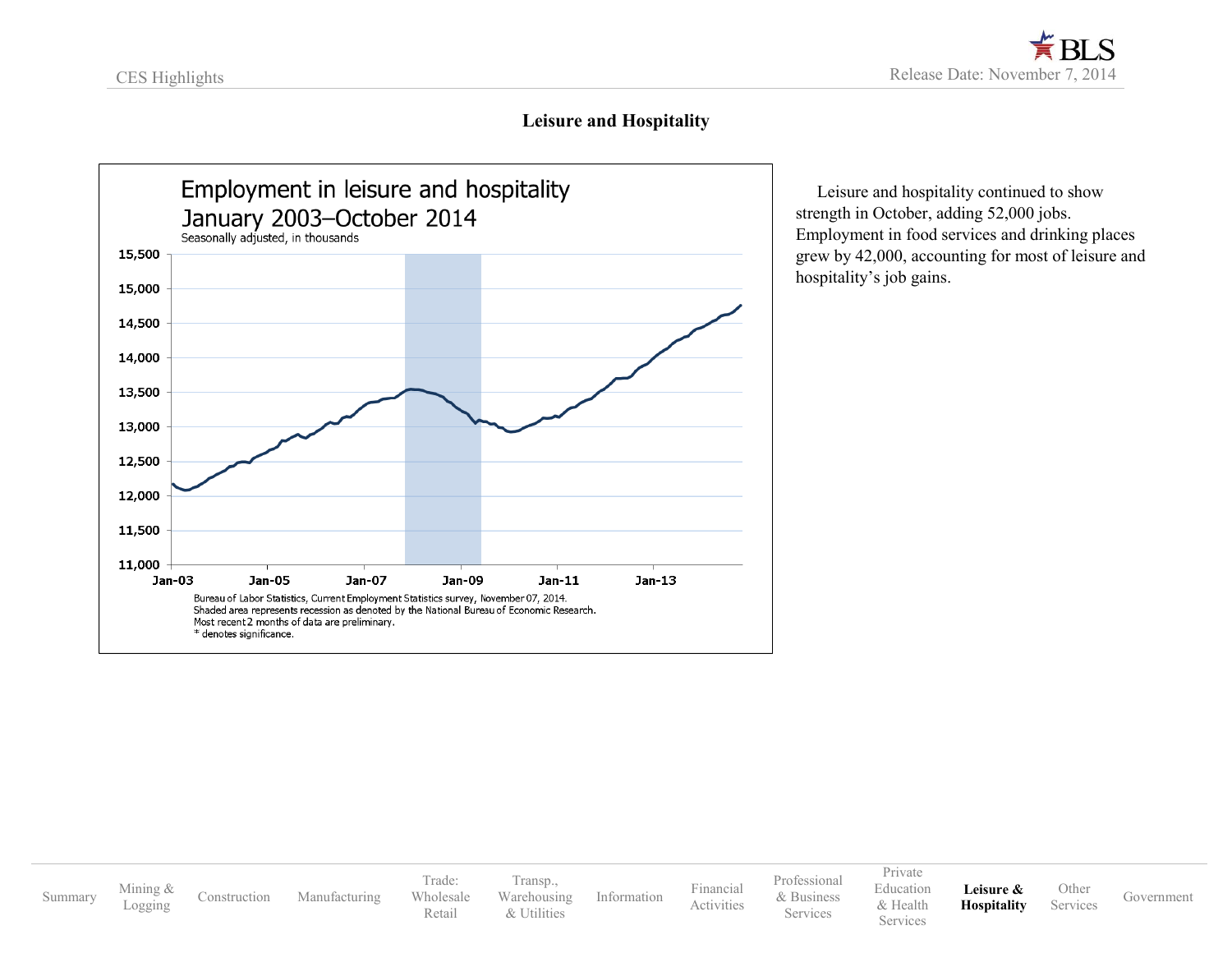### **Other Services**

<span id="page-16-0"></span>

 Employment in other services was about unchanged in October, with little movement occurring in any component industry. As of October, other services had regained about 90 percent of the jobs lost in the most recent downturn.

[Summary](#page-2-0) [Mining](#page-3-0) &<br>Logging [Construction](#page-4-0) [Manufacturing](#page-5-0) Trade: [Wholesale](#page-7-0) [Retail](#page-8-0) [Transp.,](#page-9-0) [Warehousing](#page-9-0) [& Utilities](#page-10-0) [Information](#page-11-0) [Financial](#page-12-0) [Activities](#page-12-0) [Professional](#page-13-0) & [Business](#page-13-0) Services [Private](#page-14-0) [Education](#page-14-0) & [Health](#page-14-0) **Services** [Leisure](#page-15-0) & [Hospitality](#page-15-0) **[Other](#page-16-0) Services** [Government](#page-17-0)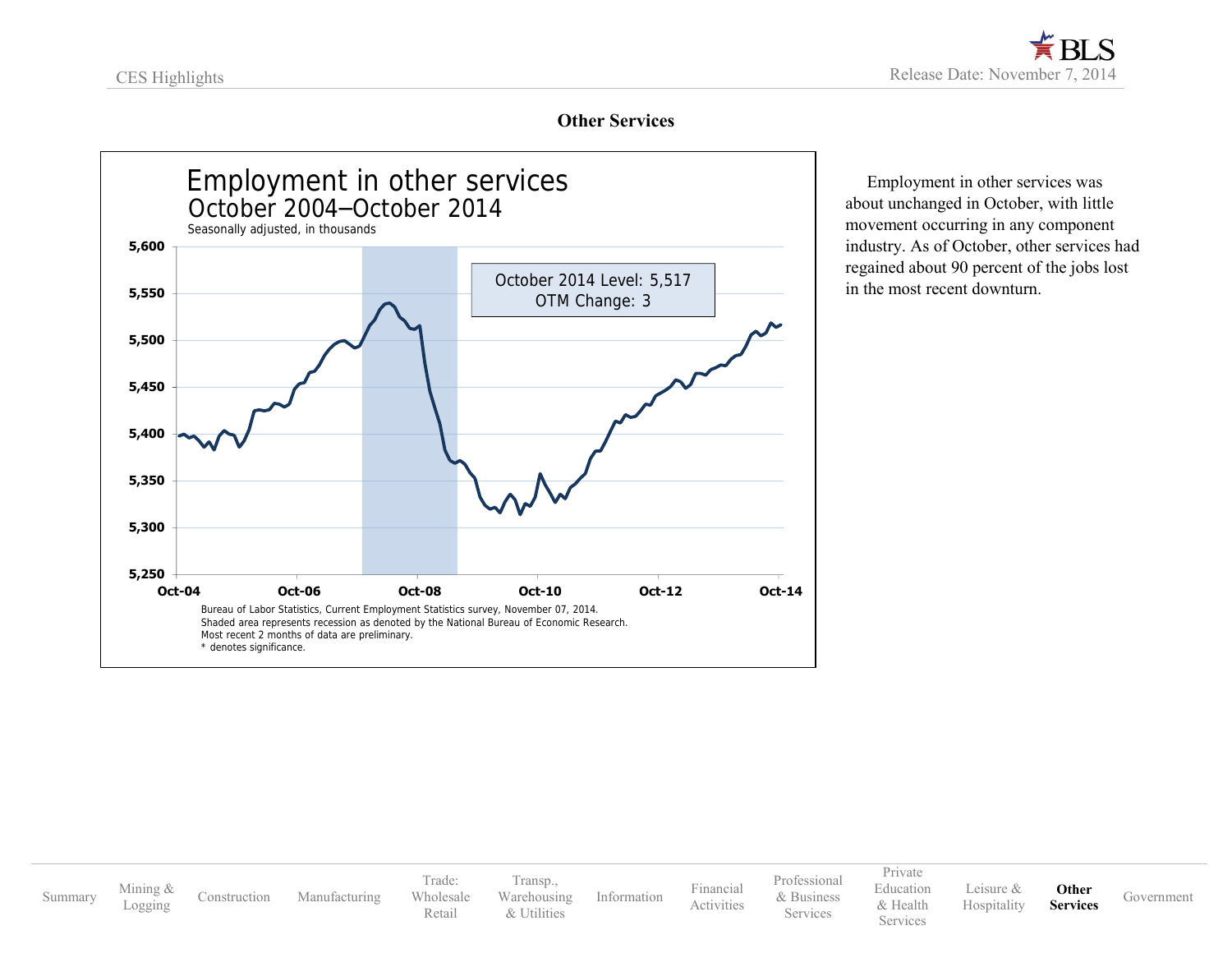[Summary](#page-2-0) [Mining](#page-3-0) &

<span id="page-17-0"></span>

Trade: [Wholesale](#page-7-0) [Retail](#page-8-0)

[Transp.,](#page-9-0) [Warehousing](#page-9-0) [& Utilities](#page-10-0)

[Information](#page-11-0) [Financial](#page-12-0)

[Activities](#page-12-0)

[Professional](#page-13-0) & [Business](#page-13-0) **Services** 

[Private](#page-14-0) [Education](#page-14-0) & [Health](#page-14-0) Services

[Leisure](#page-15-0) & [Hospitality](#page-15-0) [Other](#page-16-0)

Services **[Government](#page-17-0)** 

[Construction](#page-4-0) [Manufacturing](#page-5-0)

#### **Government**

 Government employment changed little in October (+5,000). Over the past 12 months, government has added 60,000 jobs, on net. Nearly all of the 12-month job gain was concentrated in local government.

#### **NAICS 932—Local government, excluding education**

 Local government, excluding education added 11,000 jobs over the month, after a loss of 8,000 jobs in September. Over the past 12 months, the industry has added 47,000 jobs.